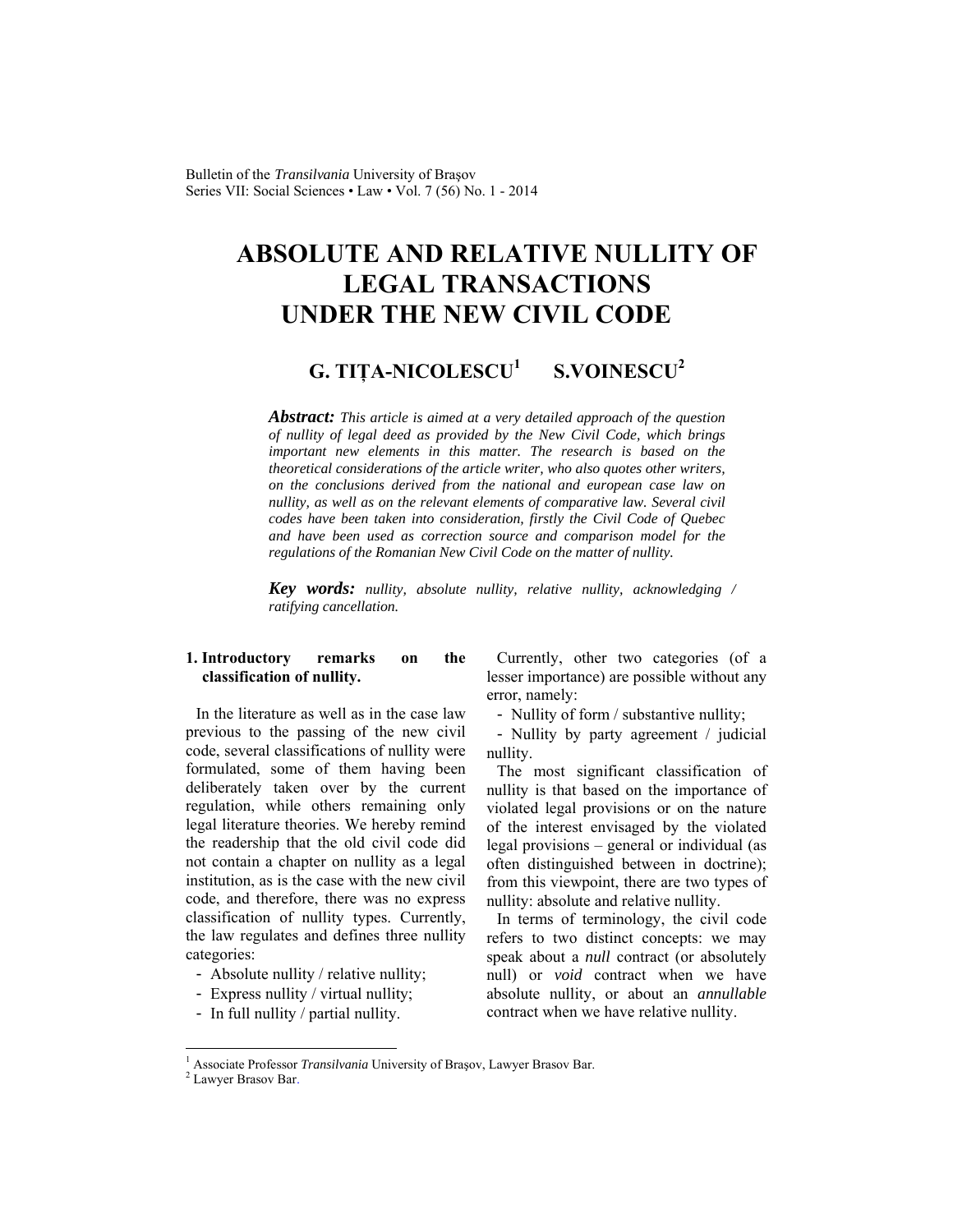The two concepts (*nu*ll *and annu*llable) have been accepted over time and have been expressly regulated by the current civil code based on the distinctions made by the case law and previous doctrine). Consequently, they are two different concepts, namely the *acknowledgement* of nullity (for the absolute nullity) and the *declaration* of nullity (for the relative nullity).

However, we hold serious reservations concerning this "distinction". If, as regards the discrimination between a document under absolute nullity (and not a null document) and an annullable document, we believe that it may be accepted in principle, on the contrary, we believe, along with other authors [1], that the concepts of *declaration* / *acknowledgement* of nullity should not be used for at least two reasons:

- We cannot speak about nullity as of right without the intervention of a court (except for the clauses that are not written, which represent a different matter and shall be dealt with hereinafter);

- The effects of admitting a legal action aimed at proving the invalidity of a legal document are completely identical, irrespective of whether we refer to absolute or relative nullity.

Therefore, we wonder what would be the difference between the acknowledgement of nullity and the declaration of nullity in order to make such a distinction?

None, so such discrimination is useless in our view. We have approached these two types, the acknowledgement and the declaration of nullity, as they are regulated by the current civil code and are frequently used in the doctrine.

As another introductory remark, what we should bear in mind is the lawmakers' vision, which is completely different from the previous regulations on cases of absolute or relative nullity and, consequently, on the fate of a legal transaction governed by one of the nullity causes.

Therefore, before elaborating on these aspects, it is important to highlight the essential differences in the new legal regulation, of which the most important in our opinion are:

- the cases of absolute nullity are fewer in the new legal regulation and, basically, as we will see, such regulation focuses rather on the *protection of a civi*l legal transaction than on its cancellation;
- the law requires expressly the *relative nullity presumption*, which means that, when the nature of nullity has not been determined or does not arise unequivocally from the law, a contract is cancellable, but it is not under absolute nullity;
- the matters referring to the *prescription* of the right to action for the purpose of nullity are also different in the new regulations and, most importantly, are expressly regulated by the new civil code;
- the new regulation allows, as an exception, the *acknowledgement* of the transaction under absolute nullity, which was inadmissible under the old civil code.

#### **2. Absolute nullity**

#### **2.1. Natures of absolute nullity**

Absolute nullity is defined in principle, by the provisions of art. 1.247 par. (1) and 1.250 of the New Civil Code; according to them, the absolute nullity of a contract occurs in certain cases stipulated by the law, as well as when it results without any doubt that the protected interest is a *general* [2] interest (unlike, as we will see, the relative nullity, which is incidental in case of violation of provisions protecting a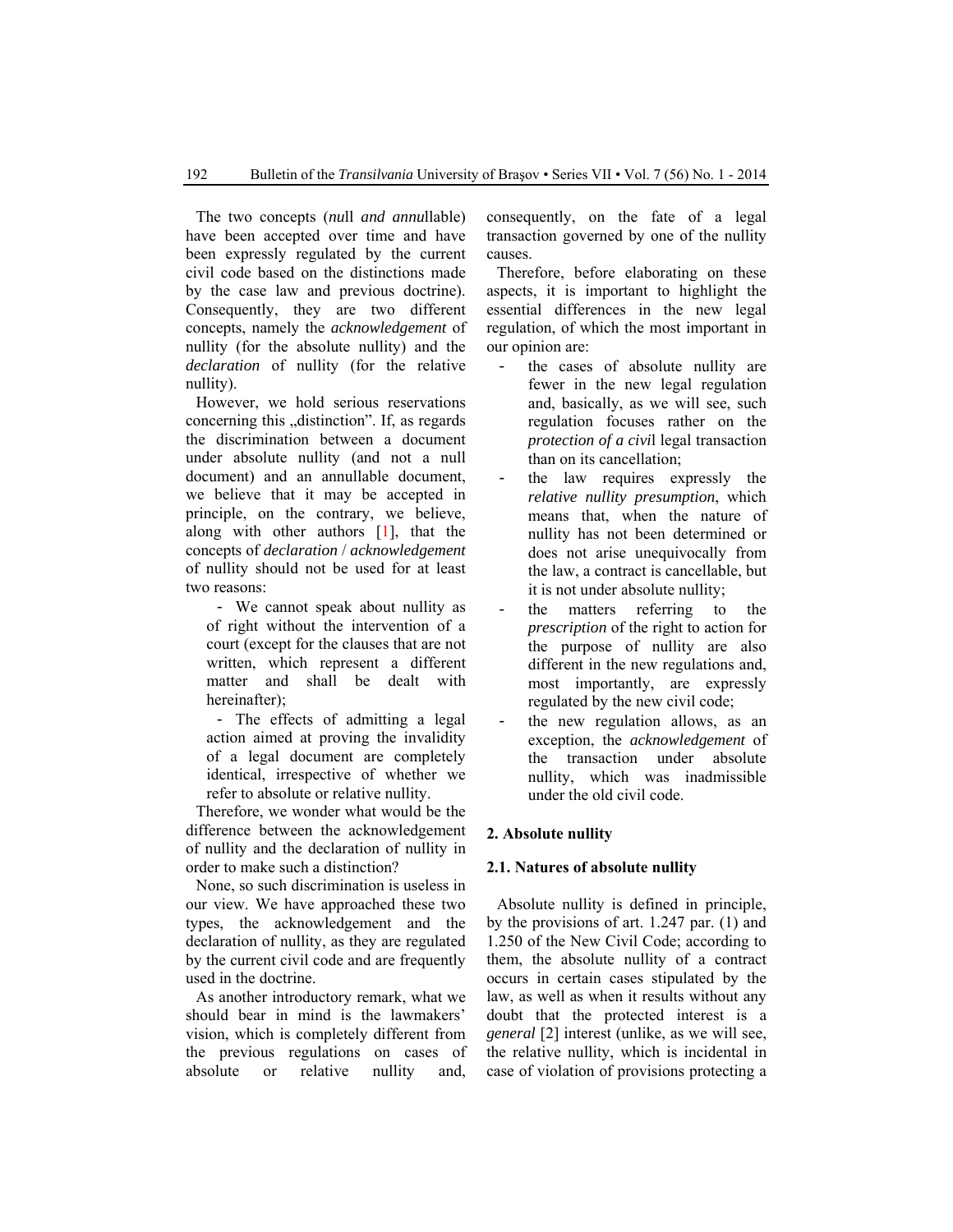*private* interest). The elements of absolute nullity are important and they establish in principle the legal status applying to all the facts where such nullity is concerned. Three aspects are of essence in this case.

a) Absolute nullity may be claimed by any *stakeholding party* (the court is even under the obligation to summon them *by defau*lt), both by way of main issue and by way of exception;

b) Absolute nullity may be called upon *at any time* either by way of action or by way of exception, which means that it is not subject to prescription, i.e. it is *imprescriptible*;

c) Absolute nullity *may not be confirmed* except in certain cases stipulated by law; there are such cases stipulated by law in company matters (and those of legal entities in general), which will be dealt with hereinafter.

## **2.2. Causes of absolute nullity**

In terms of the causes of absolute nullity, we must first bear in mind that, besides the definition provided by law, we may come across two possible situations; in fact, absolute nullity may be express or virtual according to art. 1.250 of the New Civil Code mentioned above, in accordance to which a contract is under absolute nullity in the cases specified by law, as well as when there is no legal doubt that the protected interest is a general interest.

However, hereinafter we will try, although not exhaustively, to list the most relevant cases of absolute nullity (especially from the perspective of contract and company law), either express or virtual.

E*xpress cases* of absolute nullity occurring in contract law may be found in the civil code and some of them are:

- Failure to observe the *substantive*  conditions concerning the *object* of the contract and the *cause* of the contract, but only in certain cases restrictively provided by law; practically, under the express sanction of absolute nullity, the object of the contract shall be *determined* and lawful, and the cause shall be *lawful and moral*, calling for absolute nullity only if it is a joint cause or, if not joint, at least the other party will or, where applicable should have been aware of it ;

- Failure to observe the conditions of *form*, namely the contract concluded in the absence of form which, without any doubt, the law requires for its valid conclusion; for instance, absolute nullity occurs for covenants whereby real rights are assigned or constituted, which are to be recorded in the land register, when such covenants were not concluded in true form;

- *Complete lack of consent* [3], a condition of general interest required by law, a public order requirement bringing along absolute nullity, such as forged writing, that is when the party did not sign the document, therefore they did not give their consent upon the conclusion of the legal document;

- The conclusion of any other legal instruments aimed at *property* of the human body, its elements or products comes under absolute nullity, except for cases specified by law ;

- The conclusion of legal instruments by violating express *incapacities or interdictions*, such as sale contracts whose subject matter are disputable rights governed by the courts of law where judges, prosecutors, court clerks, bailiffs, lawyers, public notaries, legal advisers and insolvency practitioners activate, any of these categories cannot have the capacity of purchaser in such contracts;

- The conclusion of documents and operations *without the approv*als required by law, provided only that the laws require that the right of conducting such activities shall occur only when such approval has been obtained;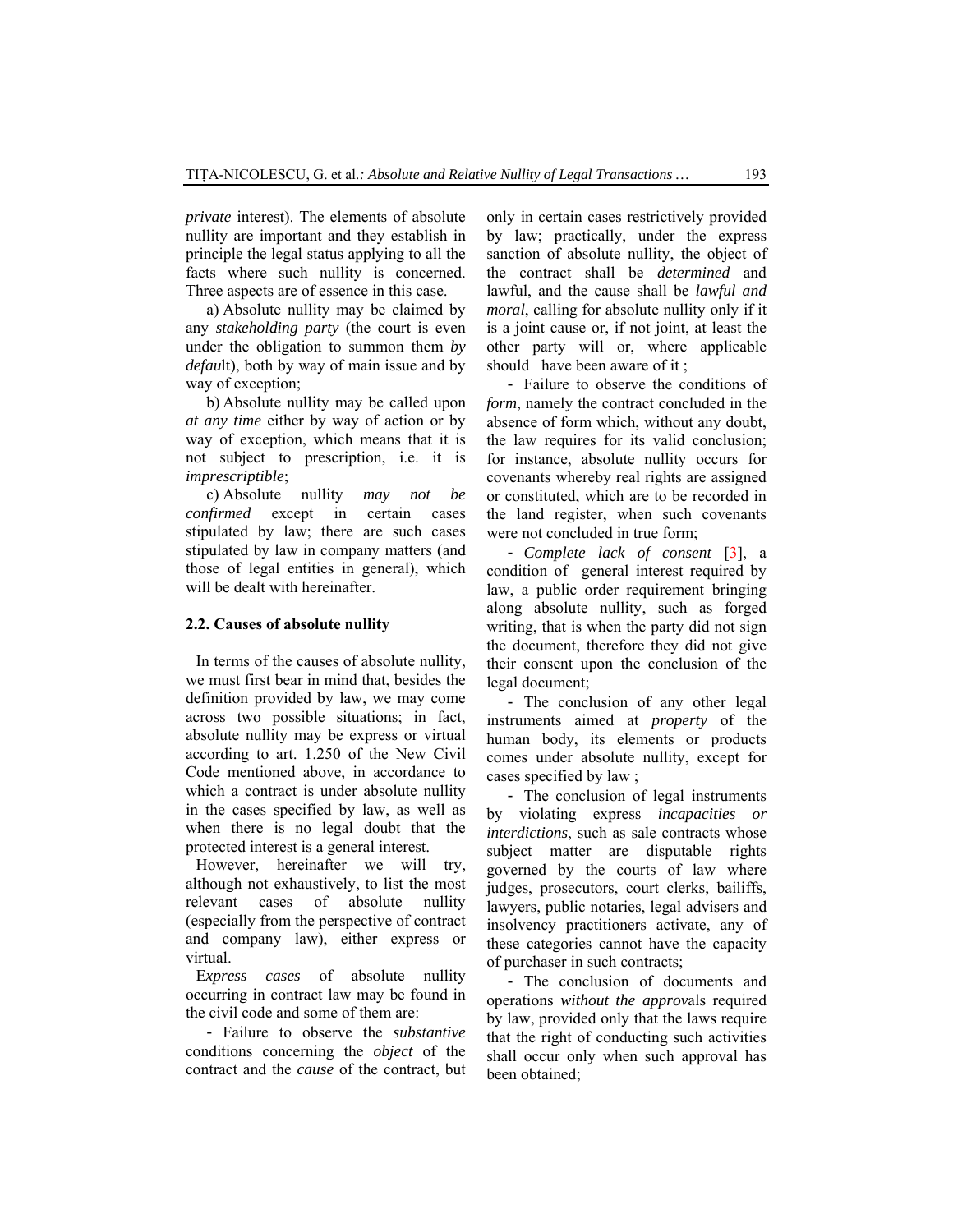- Failure to fulfill a*dministrative* operations that are expressly sanctioned by absolute nullity of document, such as failure to register trust contracts and changes thereto with the tax authority (art. 780 NCC);

- *A transaction conc*luded for the enforcement of a legal document under absolute nullity, except when the parties have transacted expressly with regard to nullity (art. 2274 NCC);

- *Other cases* stipulated by law, such as partition without the participation of all co-owners (art. 684 par. (2) NCC), full or partial sub-letting which is forbidden by law under sanction of absolute nullity (art. 1847 NCC), life annuity for a third party who was deceased upon the conclusion of document (art. 2246 NCC), sale of inheritance in any form but genuine, irrespective of whether such inheritance contains only movable assets (1747 NCC) or failure to observe the preemptive right in certain cases (in other cases, relative nullity occurs) etc.

*In company law*, absolute nullity occurs in the special cases stipulated by the civil code in force in terms of legal entities and companies (of which we will speak hereinafter), but also in the special company law. The following are governed by absolute nullity:

- legal instruments developed by a legal entity, whose subject matter are civil rights and obligations which, by their nature or as required by law, can only belong to a *natural entity*;

- legal documents concluded between non-profit legal entities violating the principle of specialist legal capacity, as they may have only the civil rights and obligations needed to attain the *goal* set by law, the articles of association or the memorandum;

- in a limited liability company with a sole shareholder, the contracts between the limited liability company and the natural or legal entity who is also the sole shareholder of the former, which are concluded in *writing*, under the sanction of absolute nullity (art. 15 of Law no. 31/1990);

#### **3. Relative nullity**

#### **3.1. Nature of relative nullity**

As with the absolute nullity, the law provides a general definition of relative nullity.

For this purpose, art. 1.248 paragraph (1) NCC reads that a contract concluded in violation of a legal provision aimed at the protection of a private interest is annullable, which means it is governed by relative nullity. The elements of relative nullity are easy to remember, as they are to be listed in opposition with the elements of absolute nullity, for, in our opinion, it is the most eloquent and appropriate manner.

- Relative nullity may be called upon only by the party whose *interest* is protected by the violated legal provision and not by any party justifying an interest, in general; by way of consequence, relative nullity cannot be claimed by default by the court of law, as is the case with absolute nullity;

– Relative nullity is *limited by action*, but only by means of direct action,

therefore it may be claimed by means of an introductory action only within the prescription time set by law, or the general prescription time of 3 years respectively, or, where applicable, within the special time [4]; however, relative nullity is not prescriptible by way of exception, so that the party required to proceed to contract execution may oppose at any time the contract relative nullity, even after the lapse of the time of prescription of the right to an action for annulment (even here there are exceptions [5]).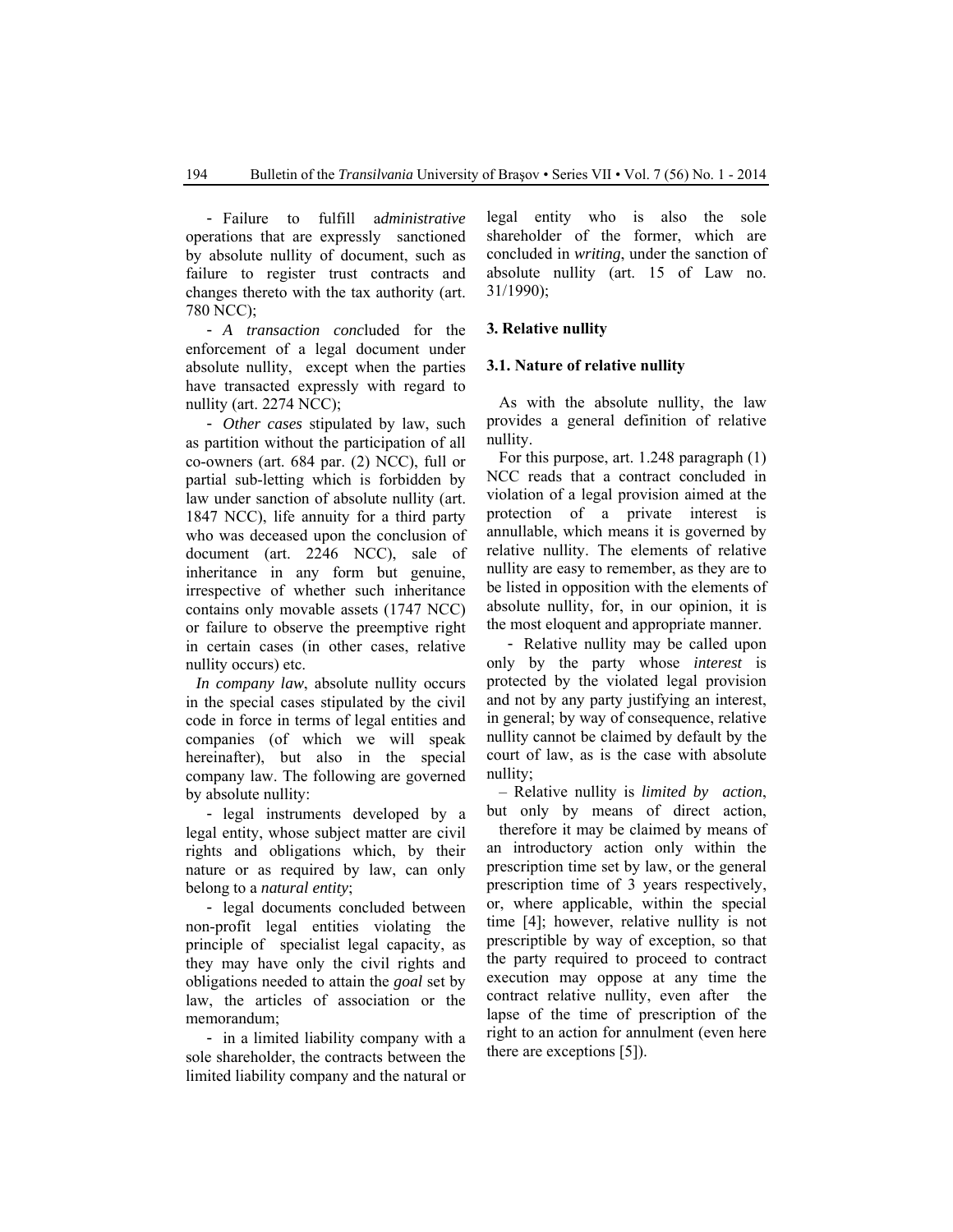- Relative nullity stems from a principle that is completely opposite to that of absolute nullity in terms of the possibility of confirmation, which means that it is always *confirmable* (unlike absolute nullity, which, on the contrary, is confirmable only in the cases expressly provided by law).

#### **3.2. Causes of relative nullity**

#### **3.2.1. Preliminary information**

What the current civil code solves with regard to the causes of relative nullity is the clear distinction of some practical circumstances leading to relative nullity, unlike the previous civil code, which gave rise to ample and controversial debates concerning mainly the occurrence of defects bearing consequences on the capacity or consent of the legal deed.

However, currently the law shows expressly that a contract is annullable (relative nullity) when such sanction is stipulated, as well as when the legal provisions regarding the legal capacity have been disregarded and when the consent of one party was vitiated.

Let us clarify the occurrence of defects of the two substantive conditions in the matter of nullity.

#### **3.2.2. Capacity**

With regard to legal capacity, there are two solutions. Firstly, there is the case where there is no capacity, i.e. we deal with the lack of legal capacity. In such cases, the legal document concluded is governed by *absolute nullity*. Secondly, there may be the case where legal capacity exists, but it has many defects, such as (even temporarily) impaired judgment. In such cases, nullity is *relative*.

#### **3.2.3. Consent**

The new civil code also clarifies the matter of *consent*. Firstly, let us note that the current civil code brings significant novelty especially when it comes to imperfect consent, and such novelty bears decisive consequences on the cases of nullity.

Therefore, in the matter of *error*, with the new civil code we can no longer have the conventional classification (that existed for decades in the legal literature and case law) of the imperfect consent, i.e. in error in negotio or in corpore (causing absolute nullity), *the error of imperfect consent (*causing relative nullity) and false representation (which, theoretically, did not bear any effect). We are now operating with two concepts clearly regulated as *lege lata*, namely essential error and nonessential error.

Only the essential error and not the nonessential one may entail contract nullity (theoretically, relative nullity), as the law lists e*xpress*ly and restrictively the cases of essential error, namely: when it bears effect on the nature or the subject matter of contract, when it bears effect on the identity of the subject of performance (or on one of its capacities or on another circumstance deemed essential by the parties in the absence of which the contract would not have been concluded) and, finally, when it bears effect on one person's identity (or on one of their capacities in the absence of which the contract would not have been concluded).

On the other hand, in the matter of *fraud*, the party whose consent was vitiated by fraud may request the annulment of the contract, even if their error was not essential, while in the matter of *violence* (relative) nullity may be claimed every time one party has entered into a contract out of justified fear caused, with no right, by the other party or by a third party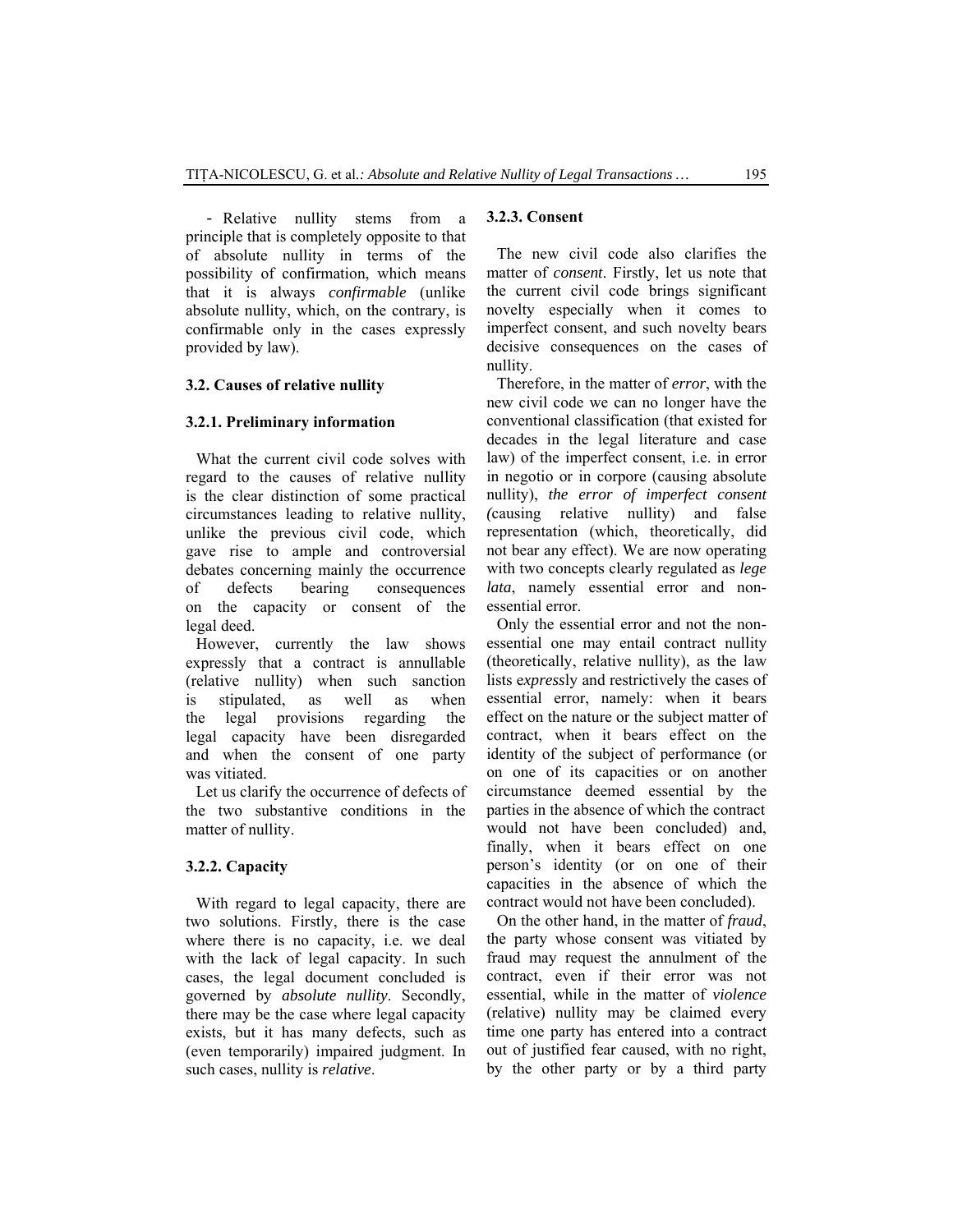(except when the contract was concluded based on reverential fear).

Finally, the occurrence of the fourth type of imperfect consent is highly diminished in the matter of nullity. Thus, according to art. 1.222 NCC, the party whose consent was impaired by *damage* may choose to request the annulment of contract or their obligations to be reduced by the value of damages to which such party is entitled.

Therefore, as deemed appropriate, the party claiming damage may request the court for either the *annul*ment of contract (by action for annulment or redhibition), or *the reduction of* obligations (by petitory action or estimating action).

However it is important to note that nullity may be ordered provided that certain conditions have been fulfilled (strictly connected to the disproportion between performances, namely such disproportion shall be higher than half of the value of the performance promised or executed by the injured party at the time of contract conclusion and, at the same time, shall be in existence until the day of the action for annulment).

Furthermore, even when such conditions are met, the court may maintain the contract provided that the other party provides a fair reduction of their own debt or, where applicable, an increase of their own obligation, in which case the rules of contract adjustment apply (therefore, we are confronted with a legal situation where the court is entitled to deny the action for annulment and the judge may order the preservation of contract effects "in all cases", as provided by law).

# **3.2.4. Other causes of relative nullity.**

As for the other substantive conditions, the failure of observing the essential requirements for the subject matter and cause of contract leads to, as mentioned before, the absolute nullity of the contract, more specifically, such sanction may apply when the subject matter or cause are unlawful or when the subject matter is not determined or cannot be determined.

On the other hand, if the subject matter of a contract has other defects, it shall be governed by relative nullity, such as for shadow prices or give away prices in sales. And the lack of cause brings along the relative nullity of contract.

Given these remarks, we will try to list (as we did before for absolute nullity) other *express* cases of relative nullity. Thus, for natural entities, relative nullity occurs when it comes to:

- documents signed by individuals lacking legal capacity or with limited legal capacity, as well as documents concluded by individuals whose incapacity has been adjudicated;

- documents signed by the caregiver without authorisation by guardianship authority, when such authorisation is required, as well as documents entered into between the caregiver and their spouse or other relatives, on the one hand, and the underage child, on the other hand;

- mentally incompetent individuals.

For the legal entities, relative nullity occurs when it comes to:

- legal documents concluded by management (director and managers) of the legal entity, who were appointed in such positions in violation of the regulations concerning *incapacities* and *incompatibilities*, provided that there is evidence of *damage*.

- legal documents concluded between members of directing bodies in *conflict of interest*, namely those legal instruments concluded in order to fraud of the legal entity by a member of the directing bodies, if such member, their spouse, ascendants or descendants, in-law relatives or in-laws, up to relatives four times removed inclusively, who had a personal interest;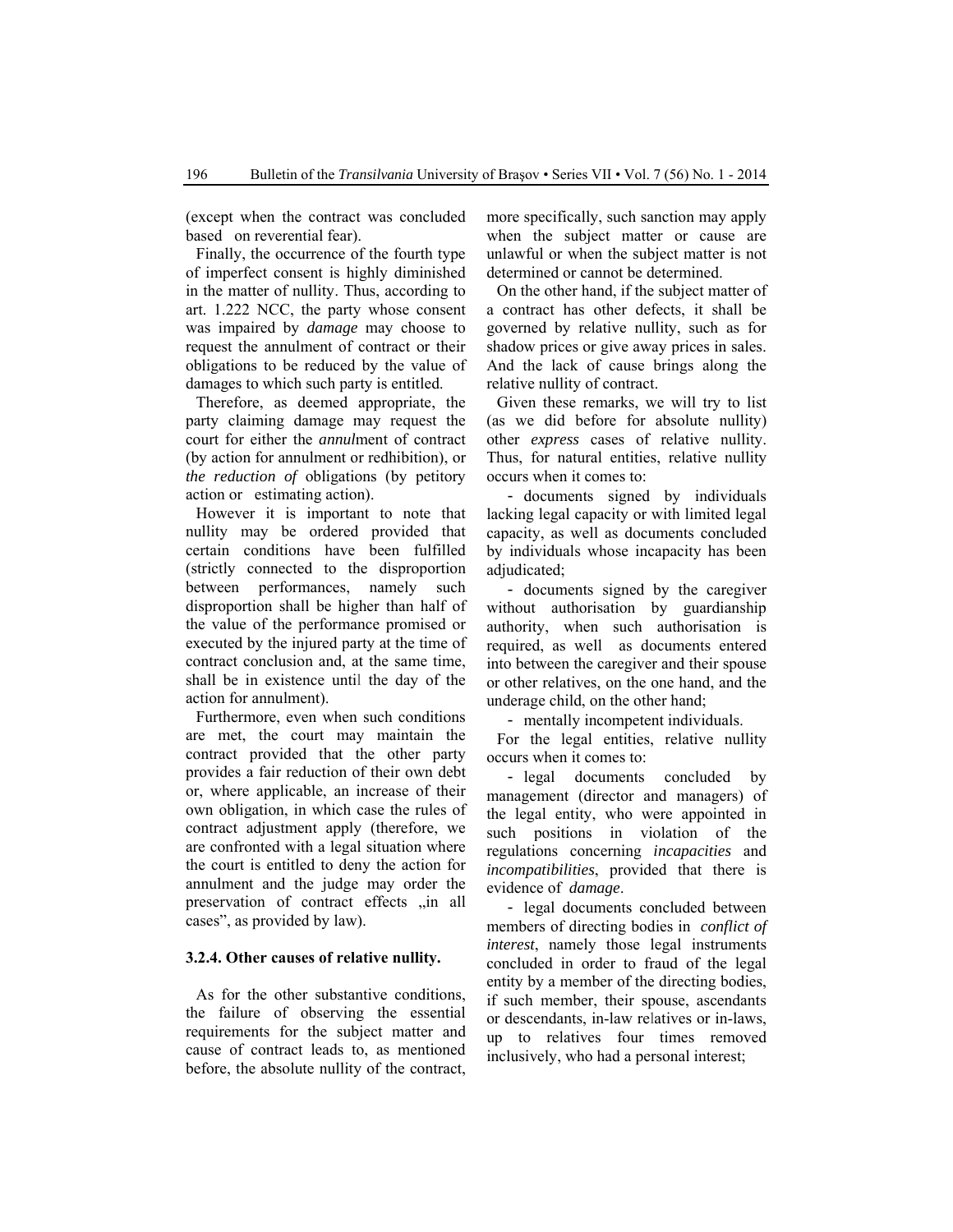- The resolutions and decisions against the law and against the articles of association, both those passed by the decision-making bodies (general assemblies) and those passed by managing bodies (directing bodies), when grounds for relative nullity are claimed (according to laws, one may request the suspension of the effects of such decisions in court [6]).

# **4. Conclusions**

The nullity (la nullite) of contracts as a legal institution has been and will be largely debated in the national and foreign doctrine, as the arguments mainly arise from the previous regulations (or more accurately, the lack of previous regulations), where there was no unitary approach of the topic, hence the controversies concerning the causes, as well as the effects of nullity.

In this paper we have seen all the theories formulated in the legal literature, for the mere reason that the current regulation on nullity gives clear explanations on some essential aspects, namely that this sanction applies for the failure of observing the validity requirements and that it stipulates for different reasons for the two main nullity types, the absolute nullity and the relative nullity.

Therefore, unlike other views formulated in the recent legal literature, we believe that the current legal framework of nullity suffices, and we will approach the matter exclusively in terms of its *de lege lata* nature, emphasizing, where applicable, the essential aspects stemming from comparative law.

In the absence of express regulations in the Civil Code of 1864, most law courses and works (both Romanian and French) did not approach this matter by making such distinction in terms of nullity, as was also the case with the civil code which made scarce reference to nullity, as part of the matter of contracts, especially the sale contracts (nullity was sometimes dealt with as part of imperfect consent).

As far as we are concerned, we regard the matter under discussion as very important for at least two reasons:

- firstly, nullity is a legal institution that may apply to *a*ll legal transactions and, consequently, to all contracts, as a contract is the main source of civil obligations ; knowledge about the legal status of nullity generally helps us to understand a so-called *genera*l *theory of nullity* that may be applied to any contract and any legal transaction;
- secondly (but not of a lesser importance), knowledge about the conditions and effects of nullity helps us clarify implicitly but unequivocally very important aspects in connection to the validity requirements which an agreement must observe, which refer both to the form of the contract and to its substantive conditions; in other words, it will be easier to bear in mind the essential matters referring to an agreement *validity*, and to its consent *defects*.

Our current regulation is therefore quite comprehensive as compared to that in the old Romanian Civil Code and the French Civil Code still in force (which did not have different approaches for the matter of nullity) and even to our main sources of inspiration, the Civil Code of Quebec and the Italian Civil Code, which, although they make distinctions in terms of nullity, contain very few general provisions.

However, such an approach has been required in our law system because of the numerous debates on this matter, for, as shown earlier, the French Civil Code does not have an express regulation on nullity, as neither did our old civil code, which was practically a copy of the French law.